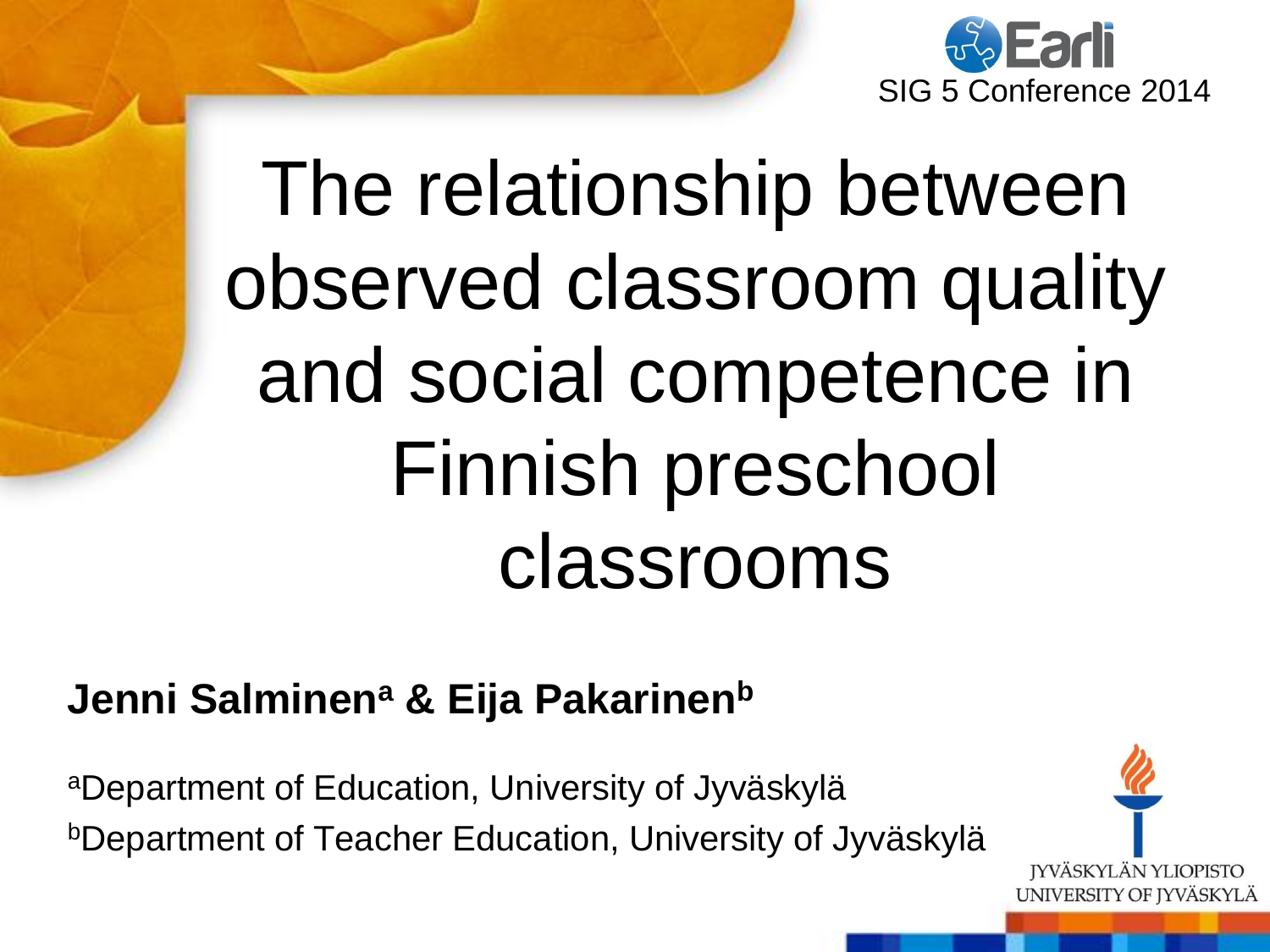## Finnish preschool education as a context for social interactions

- In Finland, preschoolers are 6-year-olds
- The emphasis is strongly child-centered and learning is incorporated through playlike activities
- Becoming socially competent and constructive individuals, who can interact responsibly in different social networks, is one of the central aims of Finnish preschool education for 6 year-olds (Core Curriculum for Pre-primary Education, 2010).

ÄSKYLÄN YLIOPISTO JNIVERSITY OF IYVÄSKYLÄ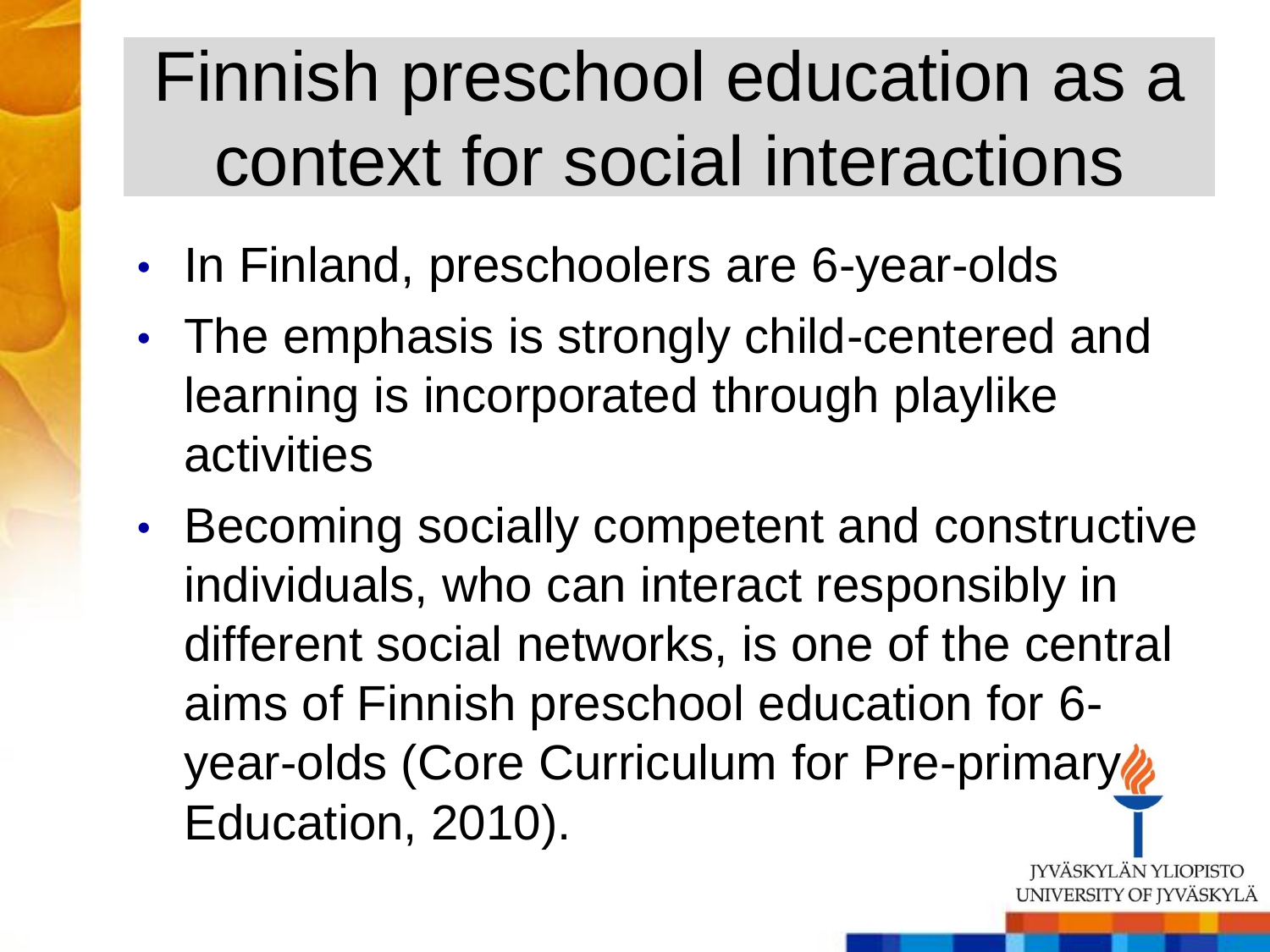## Theoretical background

- Educational settings are influential social contexts for shaping development (Ladd, Buhs, & Troop, 2002; Spivak & Farran, 2012)
- Teacher's significance for children's social development (Howes et al., 1994: Lillvist et al., 2009)
- Especially, the quality of teacher-child interactions is known to have an effect for children's social and academic development (Howes et al., 2008; Mashburn et al., 2003; Pianta et al., 2002; Siekkinen et al., 2013)
- Process quality
	- Teachers' emotional support, organization and management, instructional supportUNIVERSITY OF IYVÄSKYLÄ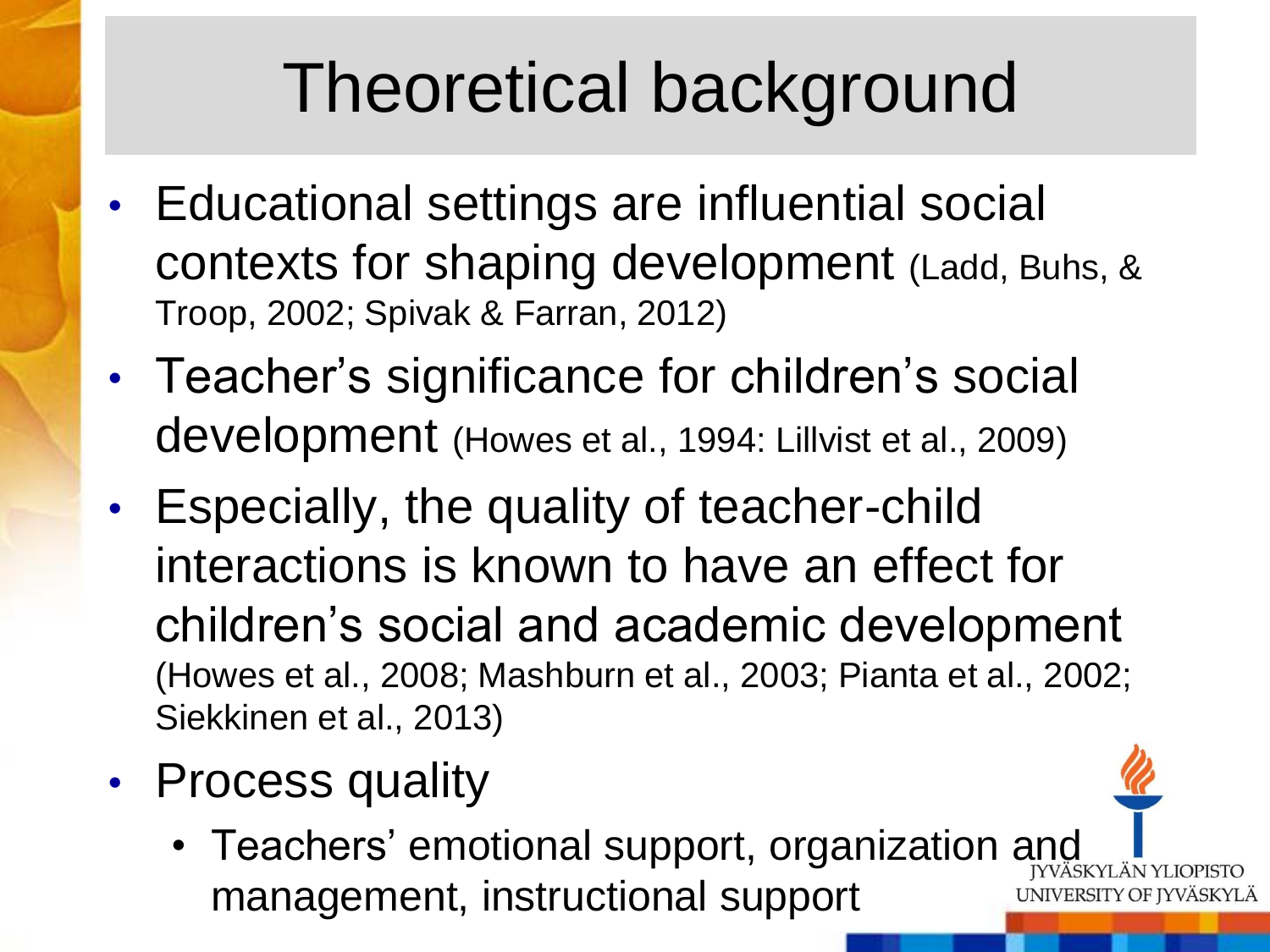#### **The CLASS assesses process quality**

**(Pre-K, Pianta, LaParo & Hamre, 2008)**

|                                            | <b>3 DOMAINS</b>     | <b>EMOTIONAL</b><br><b>SUPPORT</b> | <b>CLASSROOM</b><br><b>ORGANIZATION</b> | <b>INSTRUCTIONAL</b><br><b>SUPPORT</b> |  |  |  |
|--------------------------------------------|----------------------|------------------------------------|-----------------------------------------|----------------------------------------|--|--|--|
|                                            |                      | Positive Climate                   | Behavior                                | Concept                                |  |  |  |
|                                            |                      | Negative Climate                   | Management                              | Development                            |  |  |  |
|                                            | <b>10 DIMENSIONS</b> |                                    | Productivity                            | Quality of                             |  |  |  |
|                                            |                      | <b>Teacher Sensitivity</b>         |                                         | Feedback                               |  |  |  |
|                                            |                      |                                    | Instructional                           |                                        |  |  |  |
|                                            |                      | Regard for Student                 | Learning Formats                        | Language                               |  |  |  |
|                                            |                      | Perspectives                       |                                         | Modeling                               |  |  |  |
|                                            |                      |                                    |                                         |                                        |  |  |  |
| Multiple indicators define each dimension. |                      |                                    |                                         |                                        |  |  |  |

**IYVÄSKYLÄN YLIOPISTO** UNIVERSITY OF JYVÄSKYLÄ

Multiple **behavioral markers** define each indicator.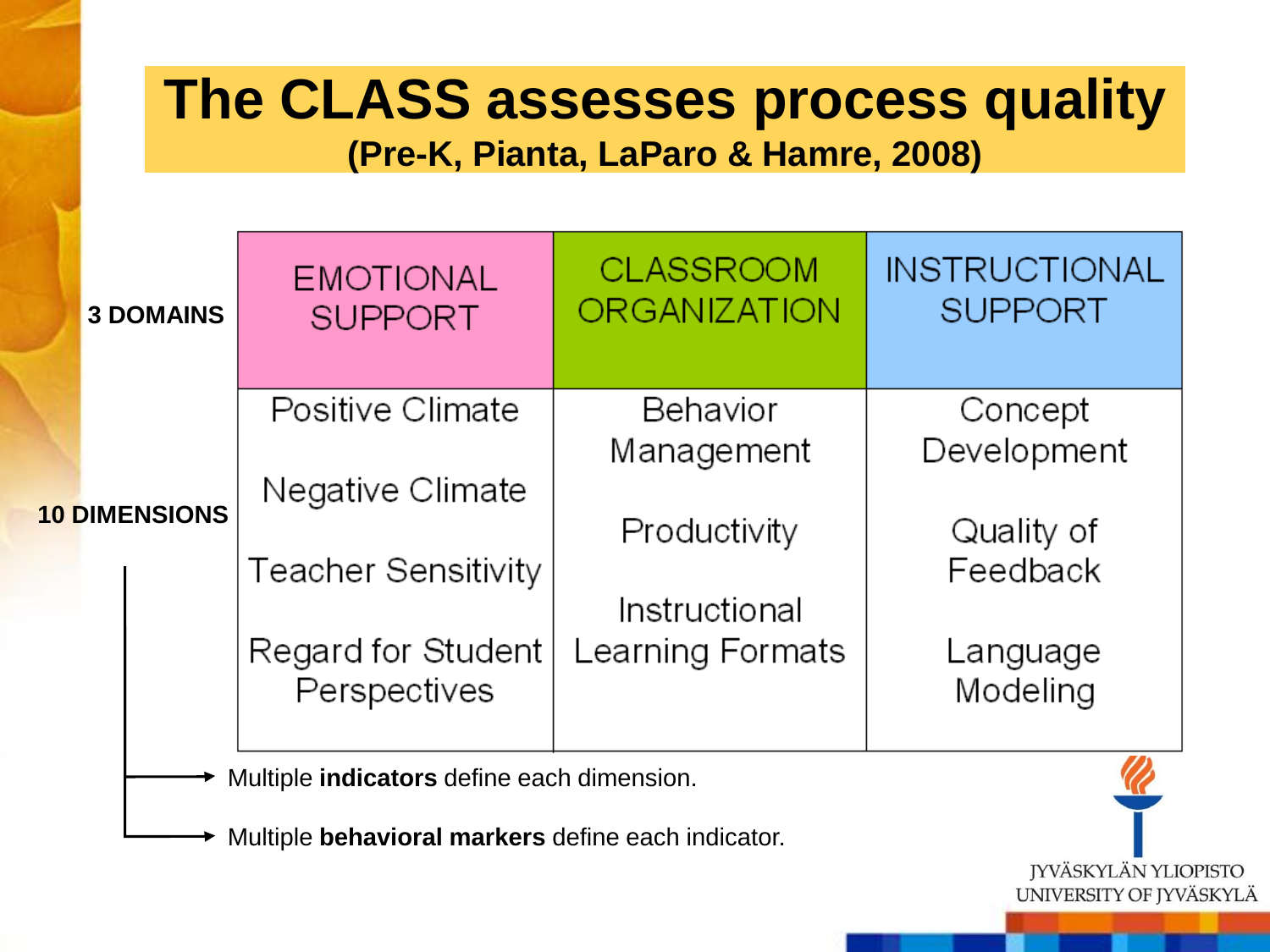## Research Gap

- Previous studies in Finland have shown that teachers' instructional support and teachers' stress is connected to children's social competence (Siekkinen et al., 2013).
- However, other studies in and outside the US have suggested that dimension level of classroom process quality could be more meaningful (Curby et al., 2009; Salminen et al., 2012).

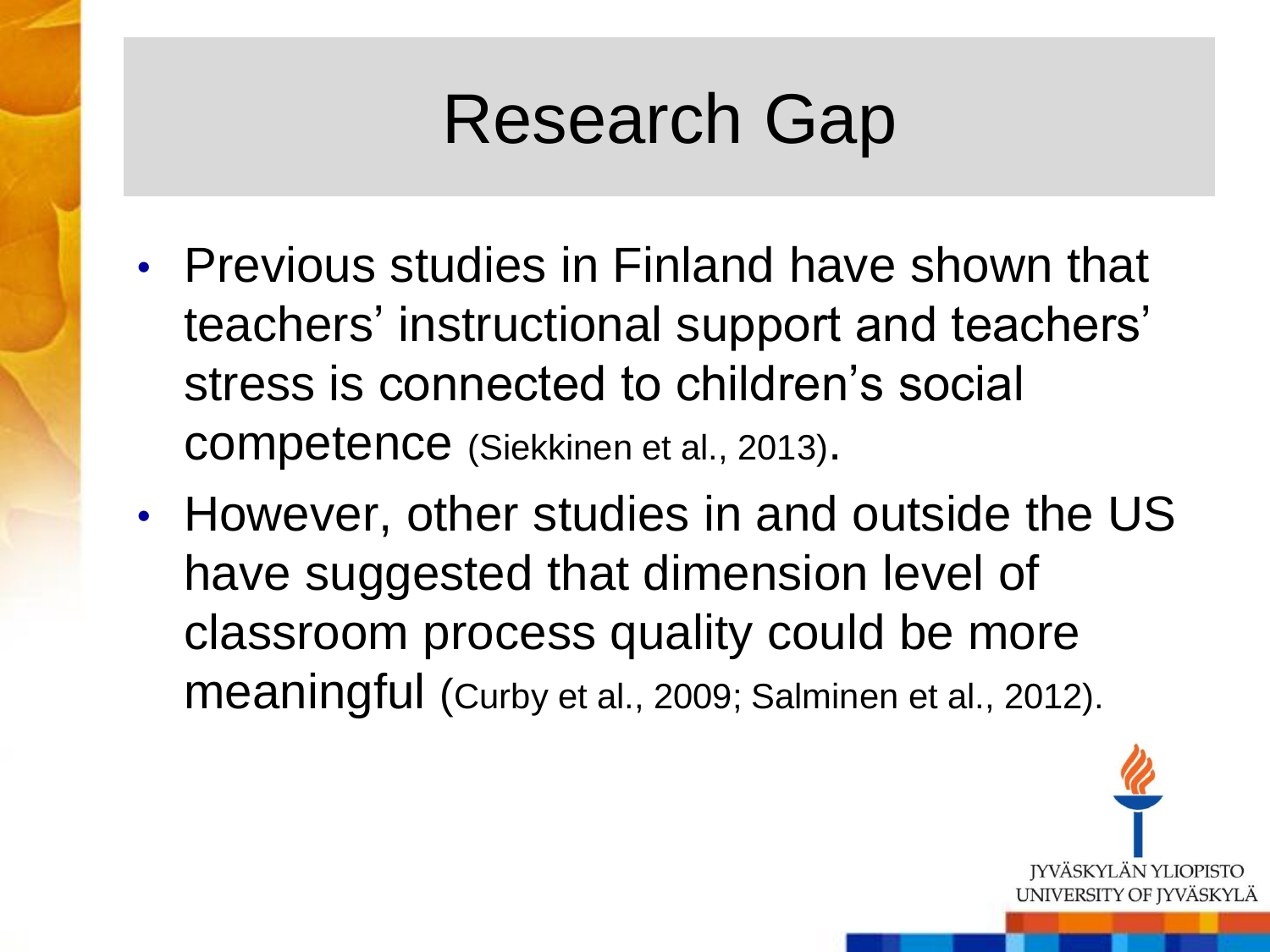#### Research Questions

- Are there differences between preschool classrooms in children's social competence?
- What kind of combinations of quality (i.e., CLASS items) are associated with those differences, when controlling for children's gender, number sequences, and interest in kindergarten activities?

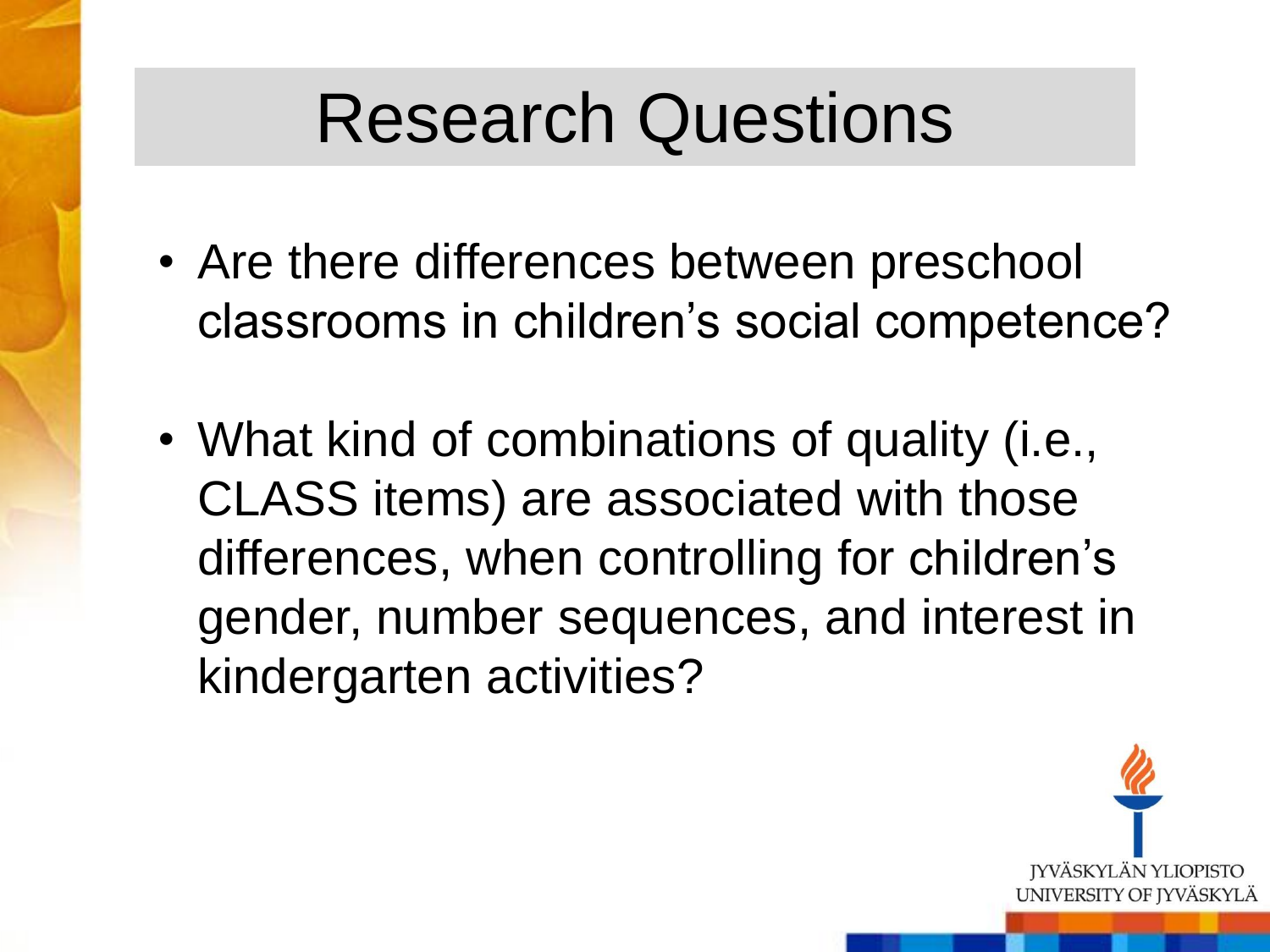## **Participants**



- Data were gathered as a part of the longitudinal First Steps -study (Alkuportaat) in the spring 2007
- 49 kindergarten teachers (47 women, 2 men) and 515 children (271 boys, 244 girls)

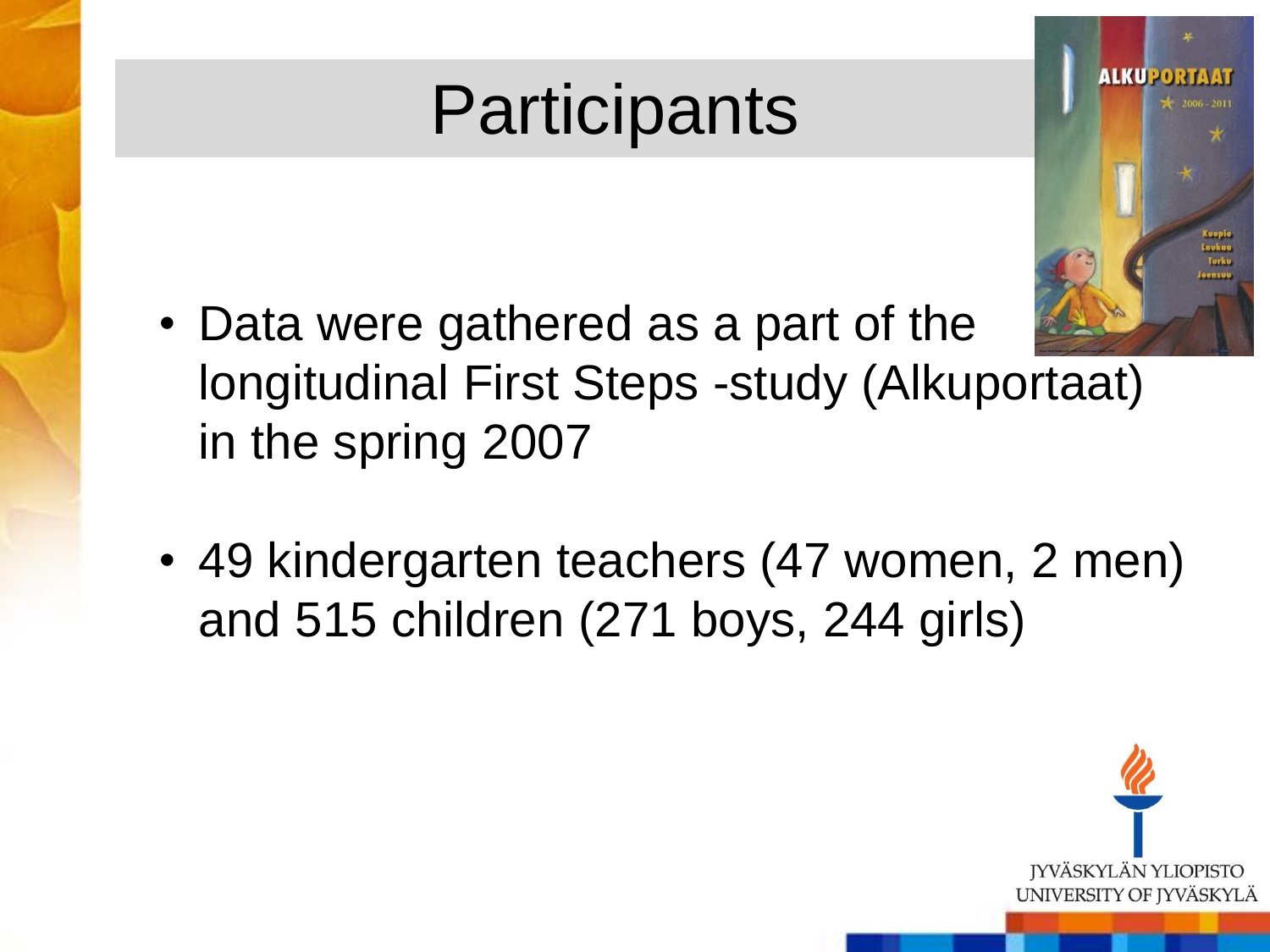### Measures 1/3

- **Classroom Observations:**
	- 49 preschool classrooms were observed by using the Classroom Assessment Scoring System (CLASS)
		- 3 hrs at a time on two different days
		- 2 independent observers
		- Ratings from 1-7
		- Sum scores over two observation days and over two observers

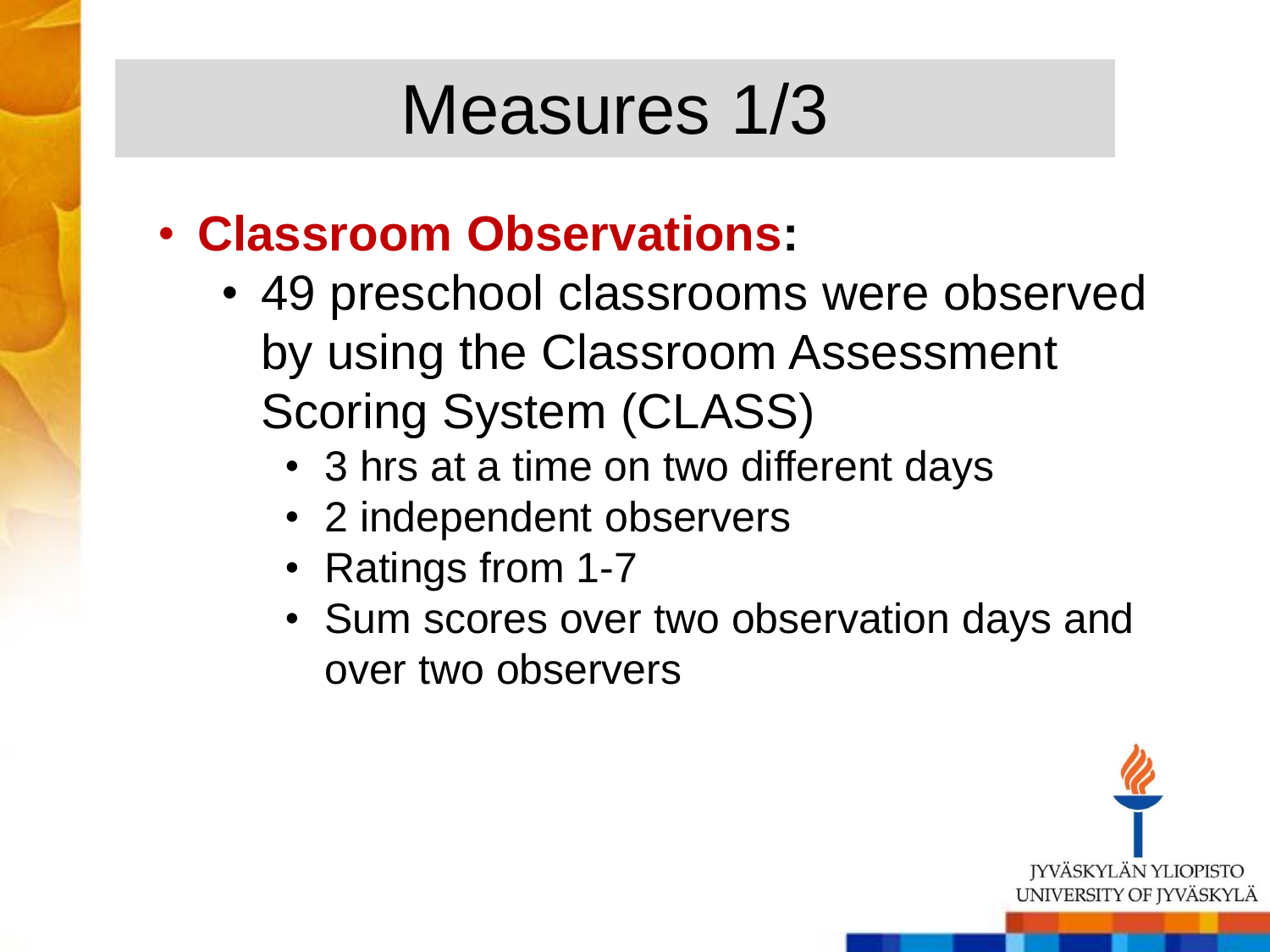#### Measures 2/3

- **Children's Social Competence:**
	- **Teacher ratings** of the children's social competence in their classroom
	- Multisource Assessment of Children's Social Competence (MASCS, 2006)
- The following four subscale sums were used in the analysis as measures of aspects of social competence: Cooperation Skills and Empathy for *prosocial behavior*; Impulsivity and Disruptiveness for *antisocial behavior*.

**IYVÄSKYLÄN YLIOPISTO** UNIVERSITY OF IYVÄSKYLÄ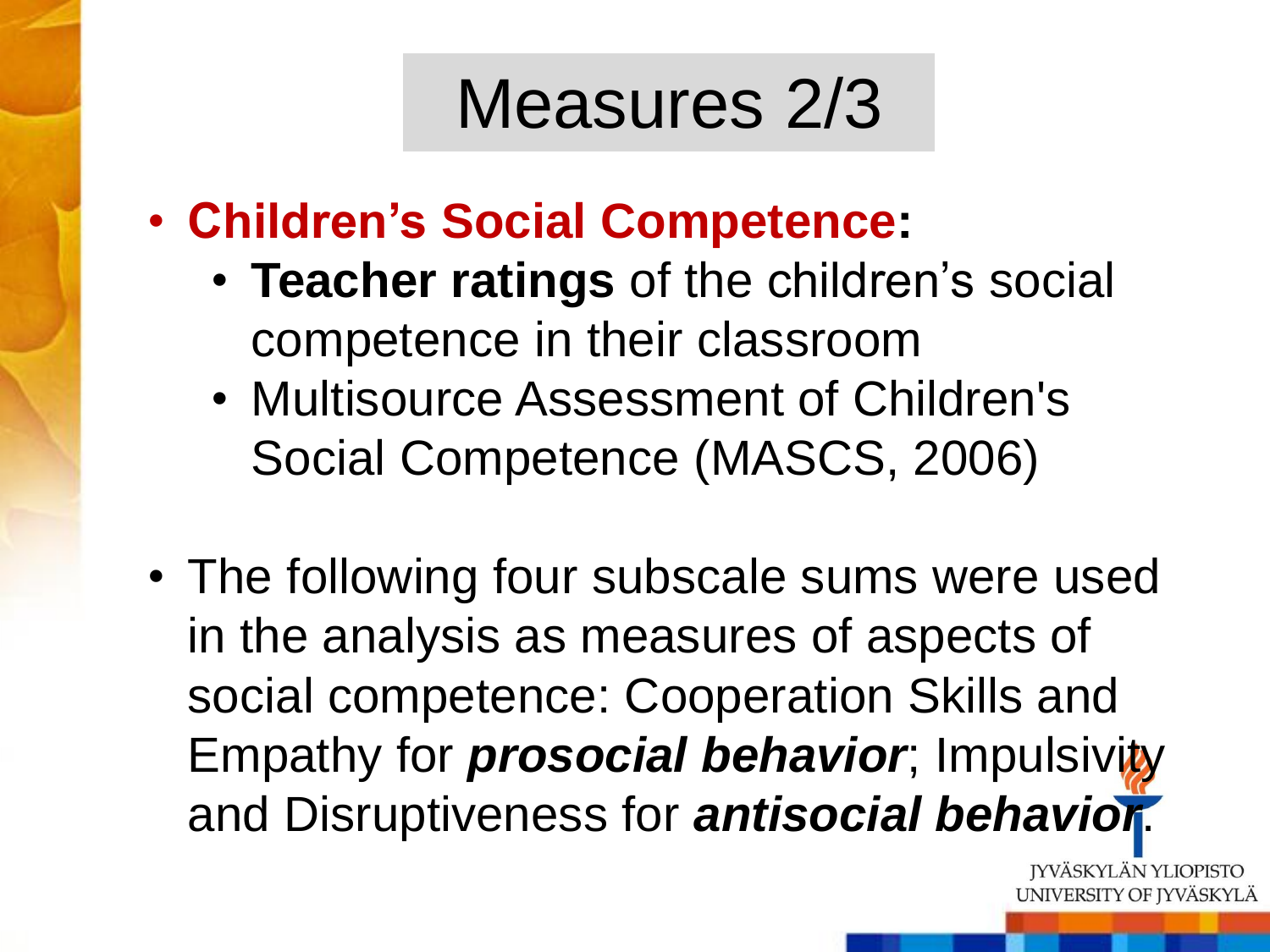

• **15 dimensions, 4 scales**

• **On the basis of Kenneth Merrell's School Social Behavior Scale (SSBS).** 

| <b>Cooperating skills</b>                              | <b>Empathy</b>                                  | Impulsivity                            | <b>Disruptiveness</b>                        |
|--------------------------------------------------------|-------------------------------------------------|----------------------------------------|----------------------------------------------|
| Offers help to other<br>students                       | <b>Knows how to</b><br>be a good friend         | Has "a short fuse"                     | Teases and<br>makes fun of<br>other students |
| Effectively participates in<br>group activities        | Is sensitive to<br>the feelings of<br>others    | Has temper<br>outbursts or<br>tantrums | <b>Argues and<br/>quarrels with</b><br>peers |
| Invites other students to<br>participate in activities | <b>Shows</b><br>acceptance of<br>other students | Is easily irritated                    | Bothers and<br>annoys other<br>students      |
| Is skillfull in starting<br>conversations with mates   |                                                 |                                        | <b>Acts without</b><br>thinking              |
| <b>Cooperates with other</b><br><b>students</b>        |                                                 |                                        |                                              |

**1 = never, 2 = seldom, 3 = frequently, 4 = very frequently**

JYVÄSKYLÄN YLIOPISTO UNIVERSITY OF JYVÄSKYLÄ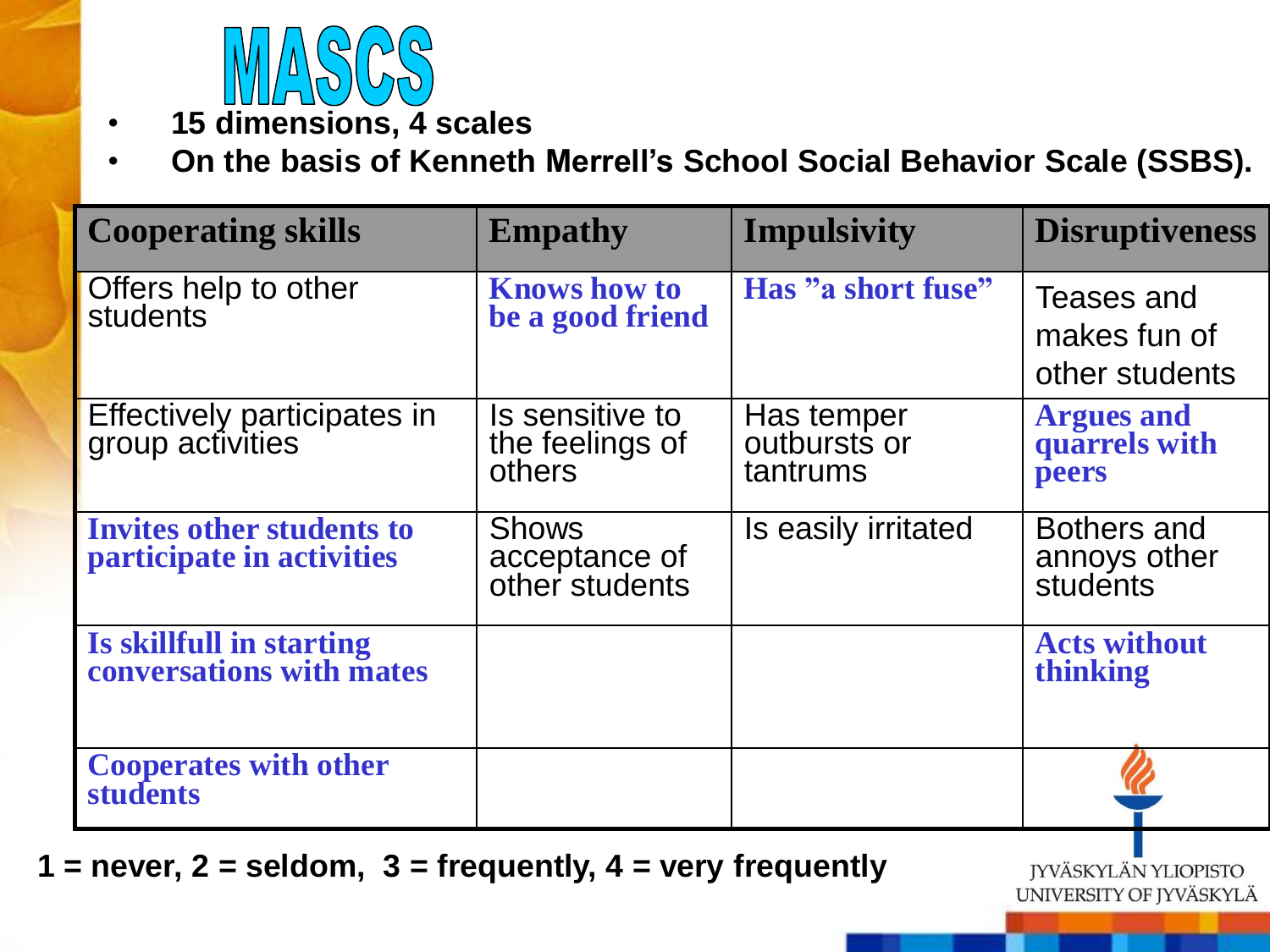## Measures 3/3

- Children's math skills (i.e., number sequences)
	- "How far can you name the numbers? Begin 1,2,3… I will tell you when you can stop" or "Can you name the numbers backward? Like 4,3,2,1… Begin from 12." (4 items)
- Motivation (Interest towards contents in preschool)
	- Picture cards
		- Question: "How much do you enjoy playing/ music/preschool activities etc. (8 items)? "
		- Scale:



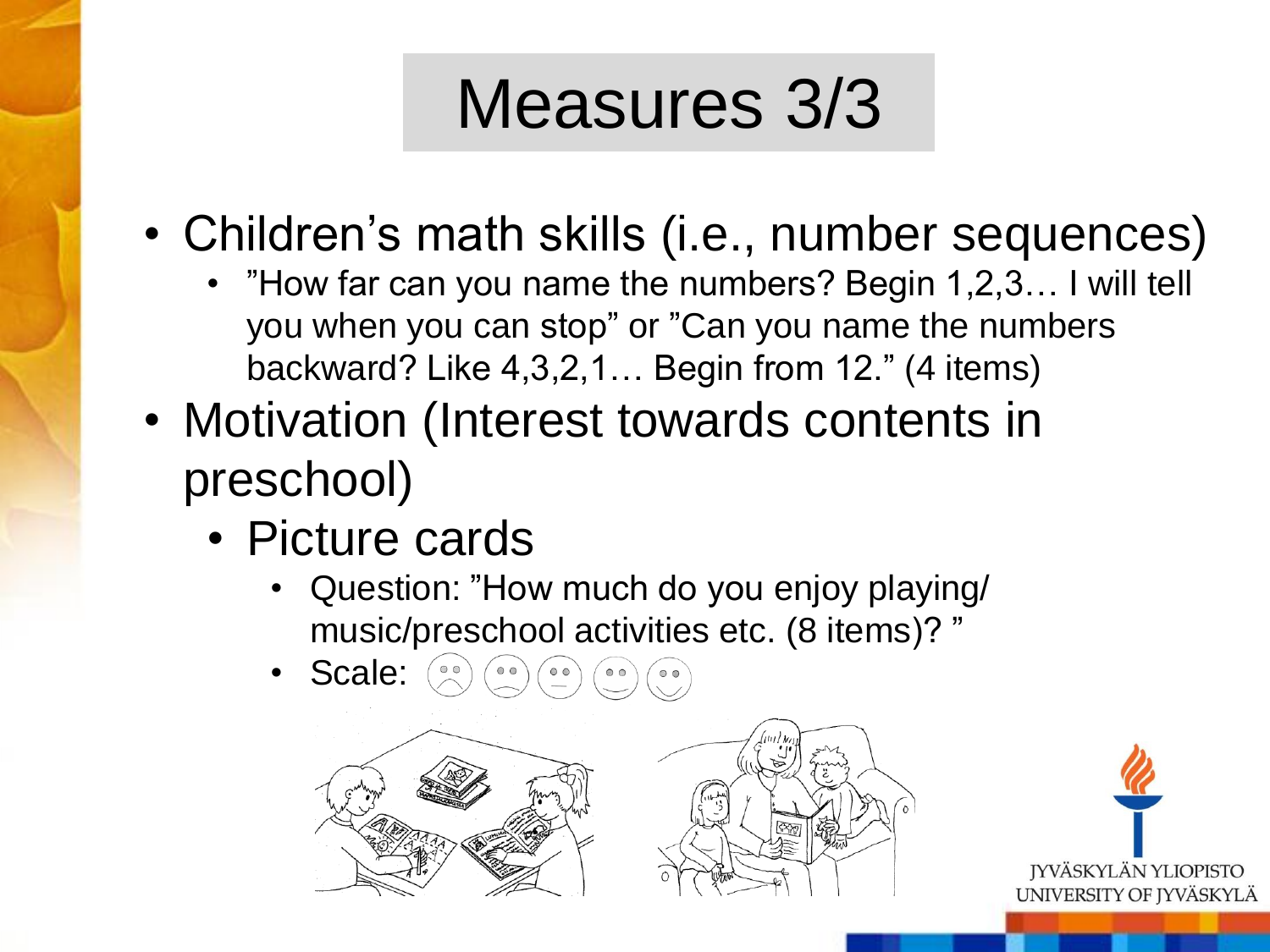#### Intraclass correlations

 $\blacksquare$ 

|                           | IL .L .  |
|---------------------------|----------|
| Empathy                   | $.24***$ |
| <b>Cooperation Skills</b> | $.18***$ |
| <b>Impulsivity</b>        | $.17***$ |
| <b>Disruptiveness</b>     | $.15*$   |

**\_\_\_\_\_\_\_\_\_\_\_\_\_\_\_\_\_\_\_\_\_\_\_\_\_**

*Note* . \* *p* < .05, \* *p* < .01, \*\*\* *p* < .001.

**\_\_\_\_\_\_\_\_\_\_\_\_\_\_\_\_\_\_\_\_\_\_\_\_\_**

 $\rightarrow$  how many % of the total variation in social competence was due to **classroom-level (i.e., between-classroom variation, within classroom homogeneity in social competence)**

> **IYVÄSKYLÄN YLIOPISTO** UNIVERSITY OF JYVÄSKYLÄ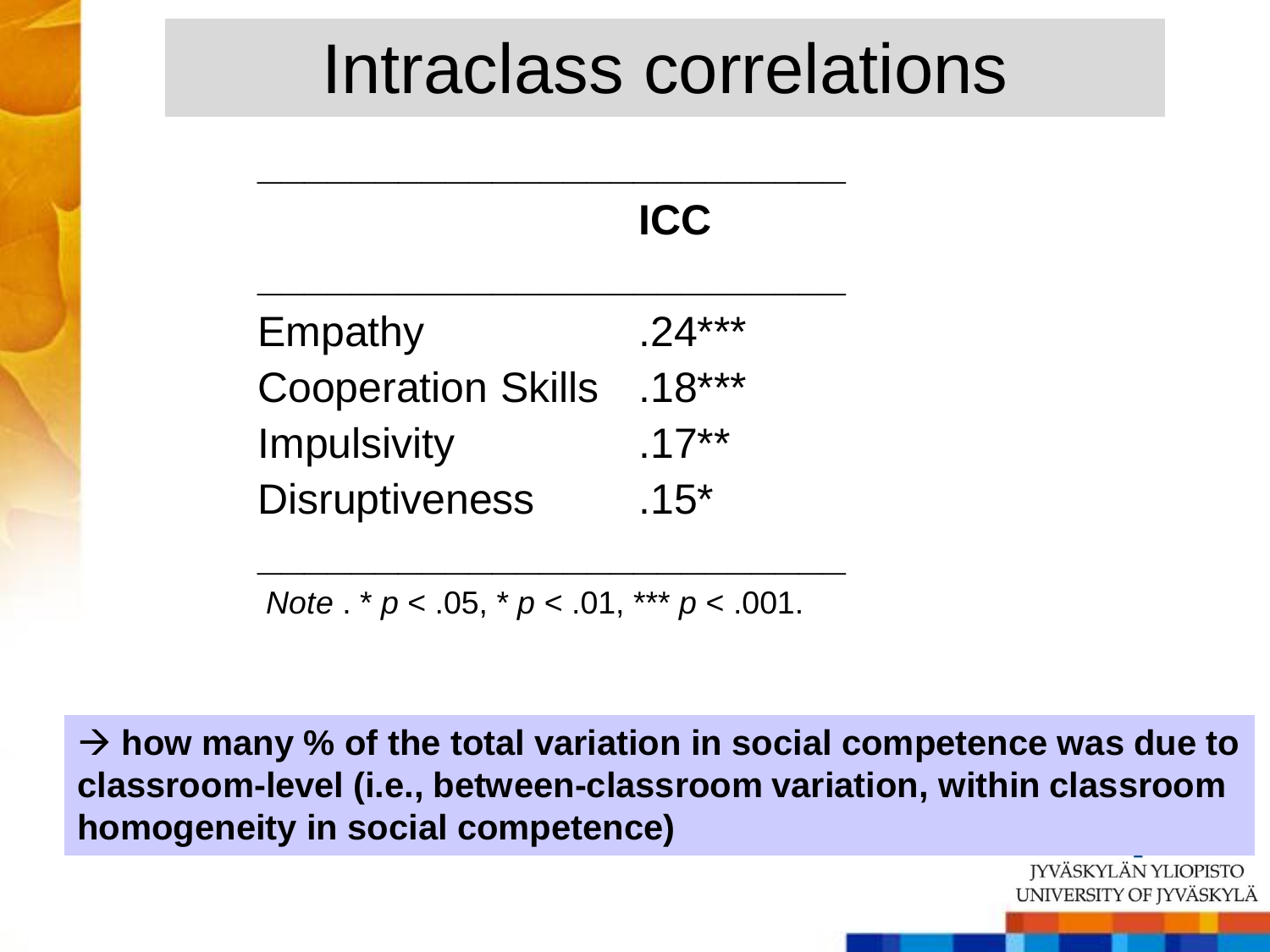### **Correlations**

|                                        | Cooperation   | <b>Empathy</b> | <b>Impulsivity</b> | <b>Disruptiveness</b> |
|----------------------------------------|---------------|----------------|--------------------|-----------------------|
|                                        | <b>Skills</b> |                |                    |                       |
| <b>Positive Climate</b>                | $.17**$       | $.30**$        | .07                | $-13**$               |
| <b>Teacher Sensitivity</b>             | $.10*$        | $.23**$        | $.13**$            | $-.03$                |
| <b>Regard for Student Perspectives</b> | $.14**$       | $.25**$        | $.23**$            | .07                   |
| <b>Behavior Management</b>             | .07           | $.25**$        | .07                | $-.05$                |
| <b>Productivity</b>                    | $-.03$        | $.12**$        | $.11*$             | .05                   |
| <b>Instructional Learning Formats</b>  | $.14**$       | $.30**$        | .04                | $-.17**$              |
| <b>Concept Development</b>             | $.17**$       | $.37**$        | .03                | $-17**$               |
| <b>Quality of Feedback</b>             | $.09*$        | $.33**$        | $.09*$             | $-.11*$               |
| <b>Language Modeling</b>               | $.17**$       | $.32**$        | $.12**$            | $-.08+$               |

JYVÄSKYLÄN YLIOPISTO<br>UNIVERSITY OF JYVÄSKYLÄ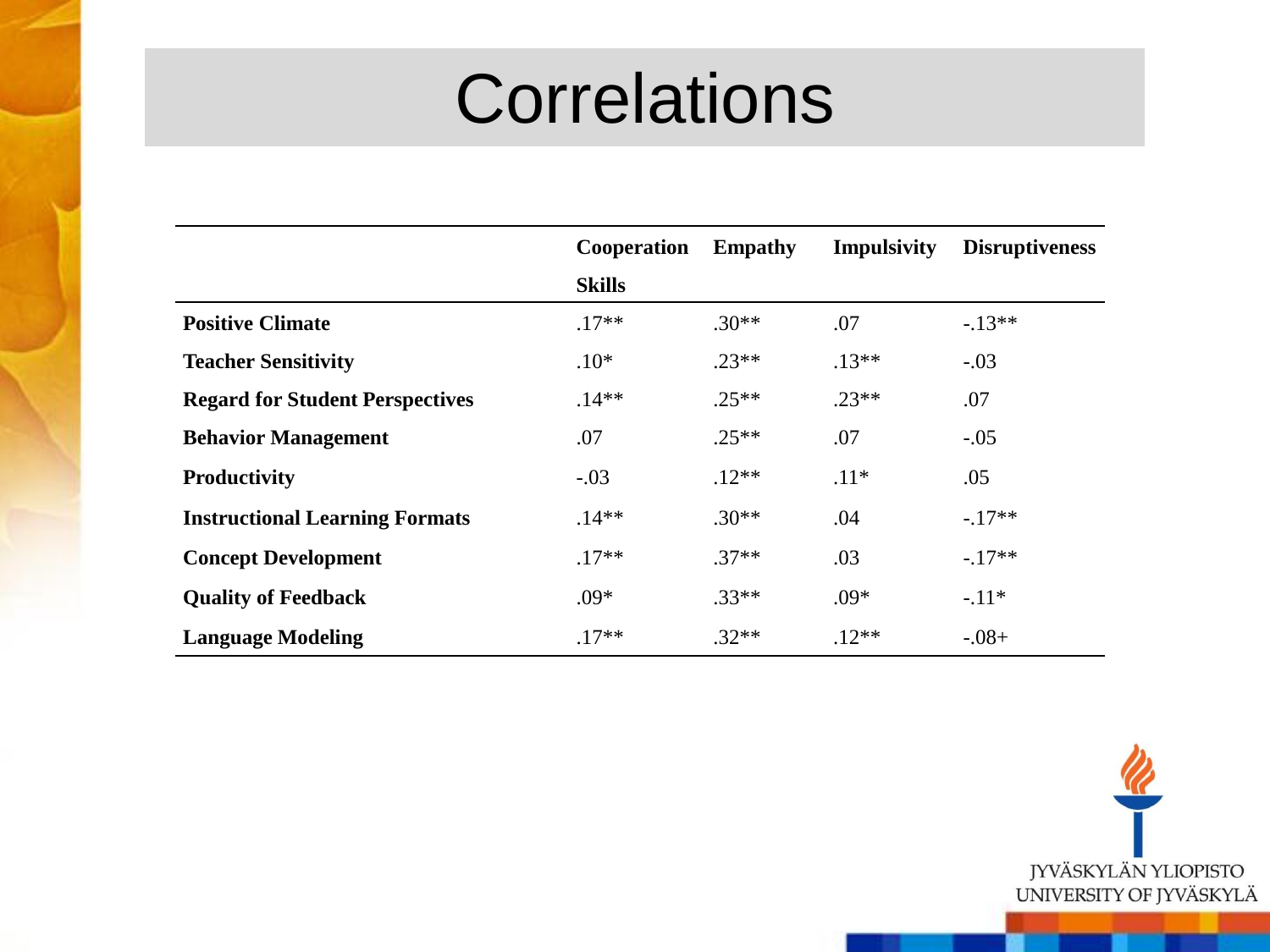$\rightarrow$  The higher the classroom quality with respect to dimensions of **Positive Climate and Concept Development**, the more **empathetic** children were in that classroom.

 $\chi^2(1) = 1.81, p = .18$ ; CFI = .99; RMSEA = .04; SRMR*within*= .00; SRMR*between* = .02; one-tailed testing of significance

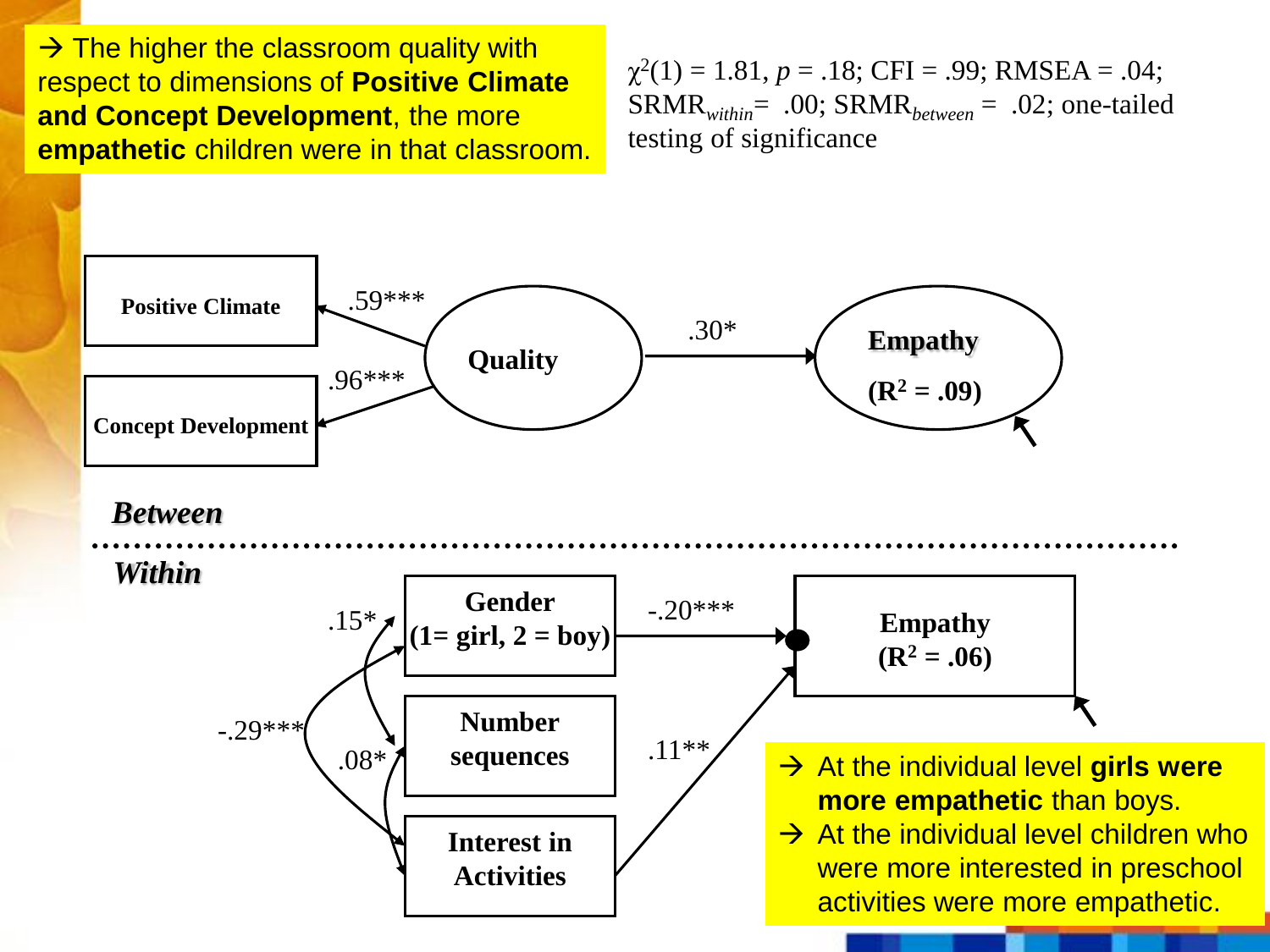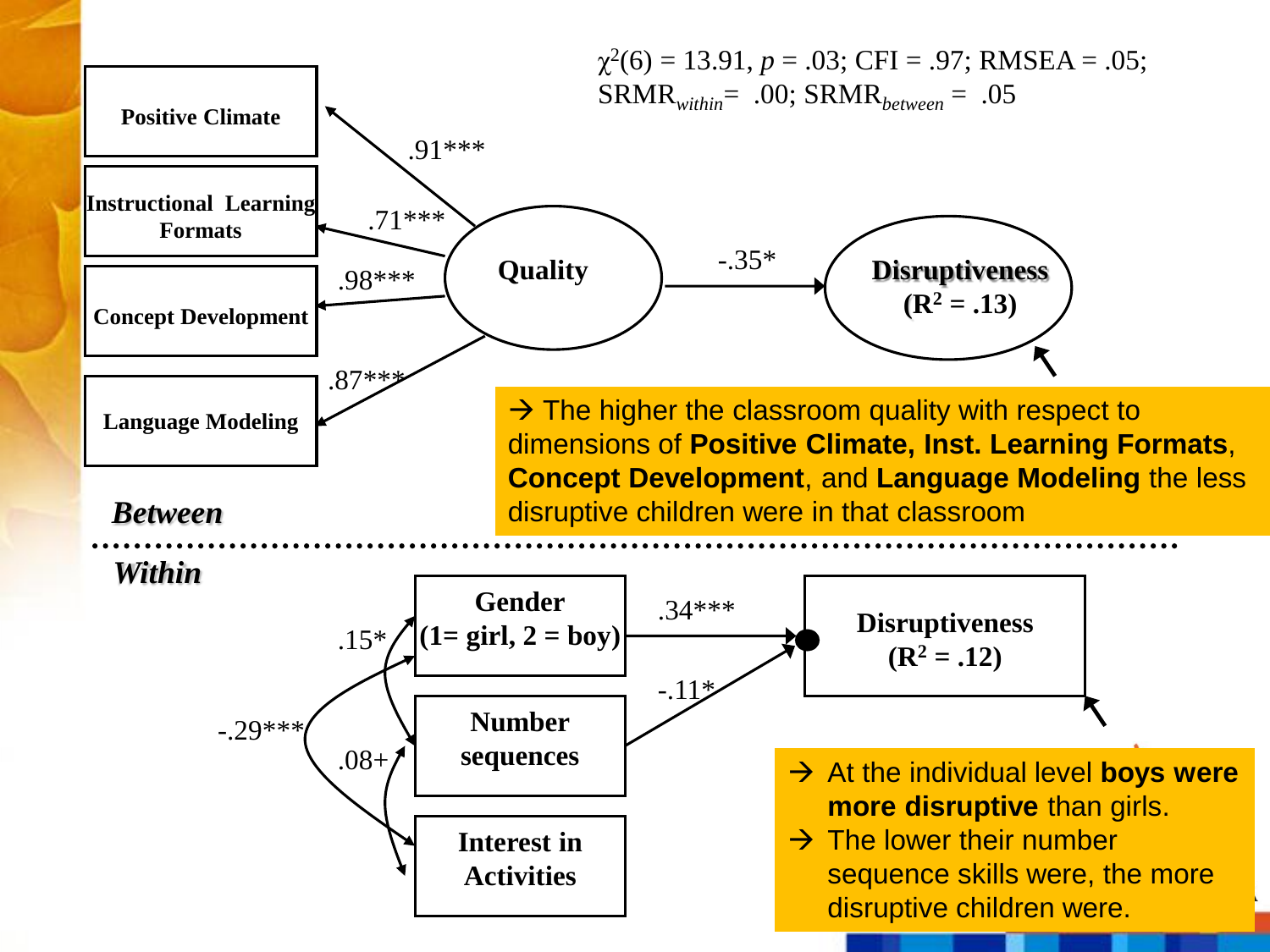## **Discussion**

- Dimensions of Concept Development and Positive Climate seem to be meaningful for children's social competence in Finnish preschool classrooms:
	- **Increased** prosocial behavior **(Empathy)**
	- In practice, such teachers might be able to create pleasant and inviting atmosphere but also verbally assist and activate children's own thinking.
	- Teacher and other children as models of socially appropriate behavior
- Higher quality of Positive Climate, Instructional Learning Formats, Concept Development and Language Modeling
	- **Decreased** antisocial behavior **(Disruptiveness)**
	- In practice, such teachers, perhaps, are better able to respond to children's emotional needs in the challenging situations and use children's own ideas as tools to engage them to activities and by using multifaceted practices and methods. **IYVÄSKYLÄN YLIOPISTO** UNIVERSITY OF IYVÄSKYLÄ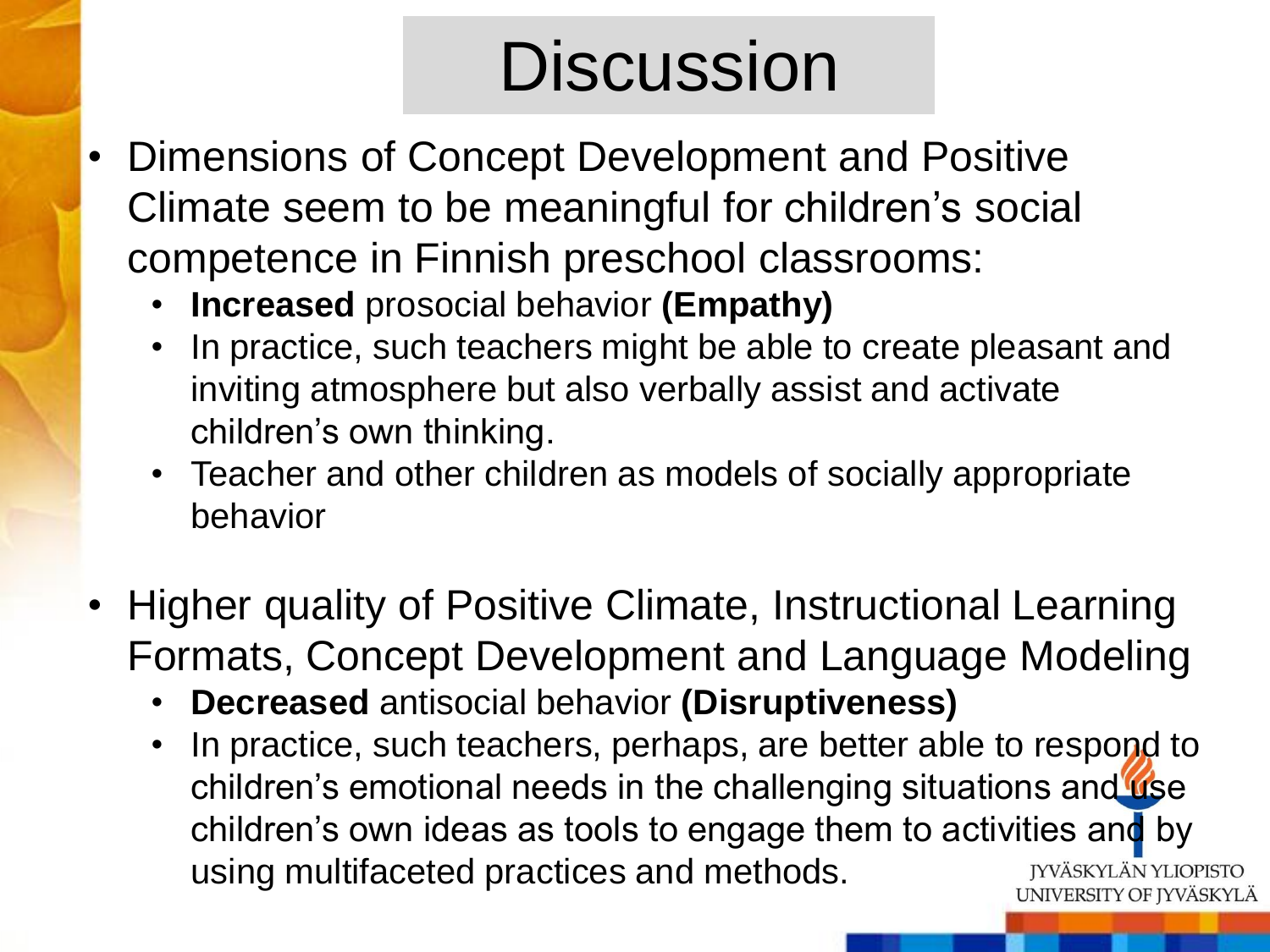#### Discussion...

• Previous Finnish study (Salminen et al., 2012) indicates a large variation between teachers' emotional support (inc. Positive Climate) and relatively low CLASS scores on the Instructional Support (inc. Concept Development)  $\rightarrow$  Challenges for the teacher education in the future.

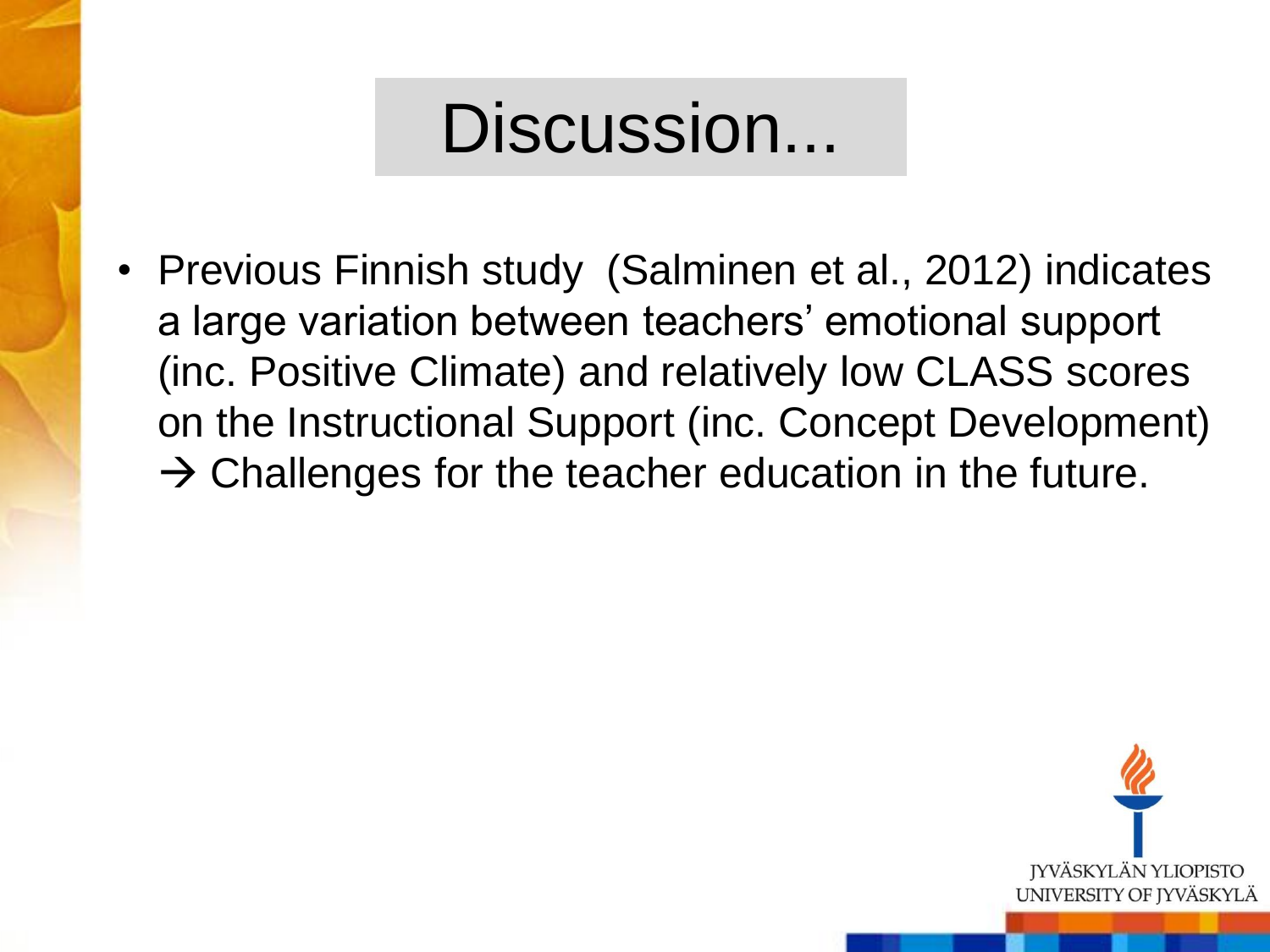## Limitations and future directions

- Only small amount of observed teachers (selectivity?)
- No cross-lagged design (only one time point)
- Teacher-ratings of social skills
- Only small amount of explained variance
- The role of other factors (family)
- More nuanced analyses are needed (what teachers actually do, what kind of practices are behind the quality scores).